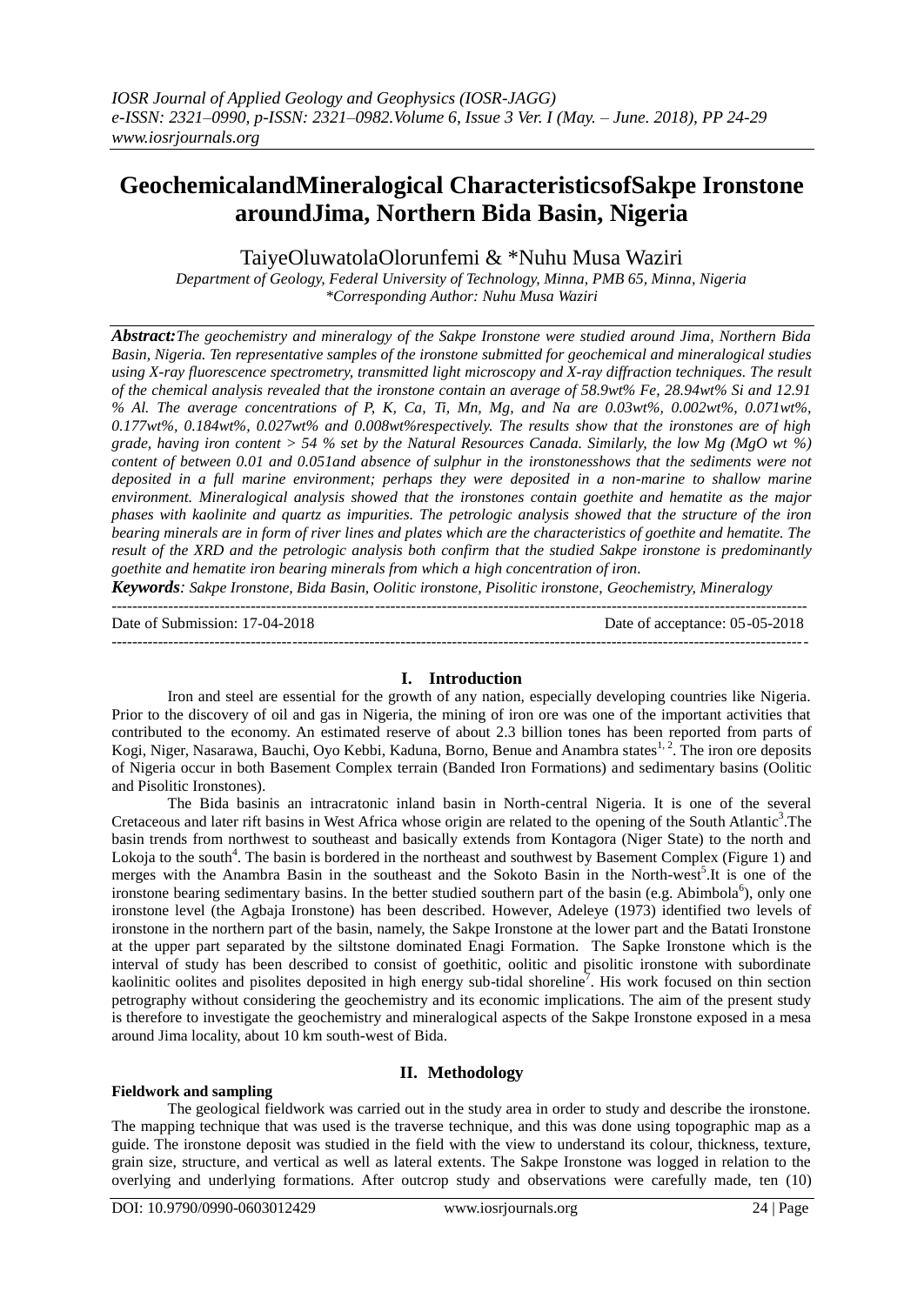representative samples of each bed of the ironstone formation were collected using a geological hammer, well labelled and these samples were utilized for laboratory study.



**Figure 1:** Simplified geologic map of the Bida basin showing the approximate location (red arrow) of the study area (modified after Okosun *et al*. 8 )

## **Laboratory Analysis**

Ten (10) representative samples collected during the fieldwork from the Sakpe Ironstone at Jima in northern Bida Basin were submitted to the National Geosciences Research Laboratories, Nigerian Geological Survey Agency (NGSA) Kaduna, for X-Ray Fluorescence (XRF) determination of the concentration of major oxides and trace elements.Five representative samples were also submitted for powder X-ray diffraction identification and quantification of mineralogical phases and reflected light thin section microscopy.

#### **Whole Rock Chemical Analyses**

The samples were pulverized using aplanetary micro mill (pulverisette 7) to pass 150 micron mesh sieves.About 5 g of the pulverized sample was weighed into a beaker with the addition of 1 g of starch binder. The thoroughly mixed material waspressed under high pressure (6 tones) to produce pellets. Approximately 0.4 g of sample was fused with 7.6 g flux to produce glass beads. The samples were analysed for major and trace element concentration using an Energy Dispersive X-ray fluorescence (EDXRF) spectrometer (model "Minipal 4"). Loss on ignition (LOI) was determined gravimetrically by heating 1g of the powdered sample at  $1000^{\circ}$ C.

#### **Mineralogical and Petrologic Analyses**

The sample powders (< 150 microns) were smeared evenly on the sample holder made of aluminium material and analysed using a Schimadzu Model 6000 X-ray diffraction spectrometer. The analyses were carried out between2 to 60degrees2θ as the sample scanning range and the scanning rate was set at 6 degree per minute. Thin sections of Sakpe ironstone samples were prepared for the petrologic analysis. The slides were studied under transmitted light microscope at the Department of Geology, Federal University of Technology, Minna, Nigeria.

## **III. Results And Discussions**

#### **Mineralogy and Petrography**

The results of X-ray diffraction analysis are presented in Table 1 and representative diffraction patterns are presented at Figure 2. Three minerals, namely goethite, kaolinite and quartz were identified in sample B2. Quartz is the dominant mineral within the sample, accounting for up to 91%, followed by kaolinite at 7% and goethite at 2%. The petrographic study of this sample confirms the predominance of quartz over other minerals (Figure 3) and the sediment hasa sandy texture and a fabric that is matrix supported with a moderate degree of sorting.

|           | <b>Table 1:</b> Mineral Abundance in Sakpe Ironstone around Jima |  |     |     |    |  |
|-----------|------------------------------------------------------------------|--|-----|-----|----|--|
|           |                                                                  |  | B7a | B7b | вç |  |
| Hematite  |                                                                  |  |     |     |    |  |
| Goethite  |                                                                  |  | 38  | 100 |    |  |
| Kaolinite |                                                                  |  |     |     |    |  |
| Ouartz    |                                                                  |  |     |     | 86 |  |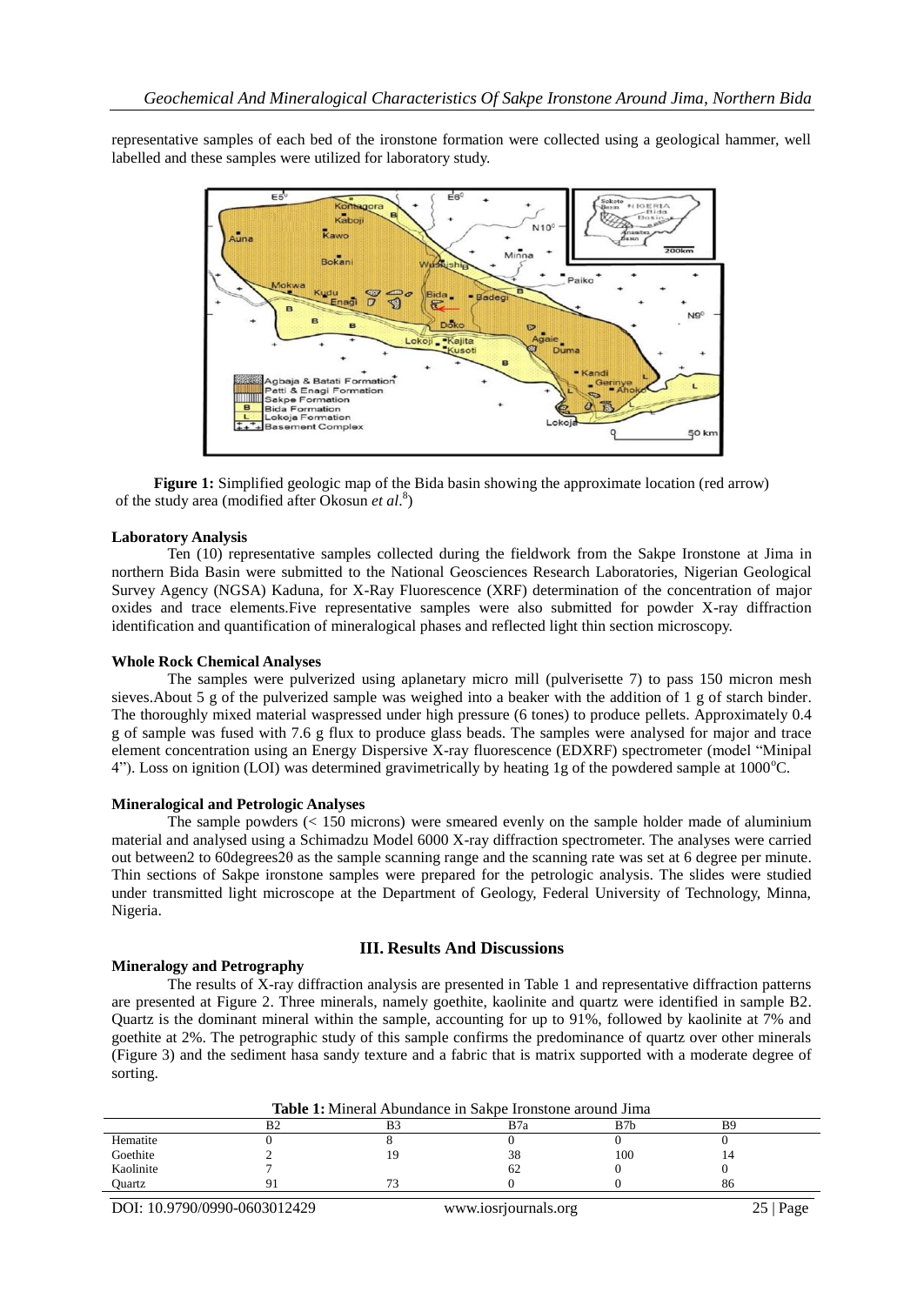The petrography result truly confirms the results of XRD analyses for this sample. Sample B3 contains 73% quartz in addition to goethite (19%) and hematite (8%). Comparing this to the petrographic result for the same sample, it showed that quartz is again the predominant and the minerals are held in clay matrix with reddish-brown cement. The shapes of the grains are platy, with river-line structures that are characteristic of goethite and hematite<sup>9</sup>.

Sample B7a consists of goethite and kaolinite as the two dominant minerals. The grains occur in concentric layers, with some non-concentric oolites also occurring (Figure 3C&D). The matrix consists of clay and sand particles and whitish in colour (kaolinite). The texture is oolitic and the fabric is both grain and matrix supported. The grains are well sorted and highly spherical and platy. This is characteristic of goethite and hematite<sup>9</sup>.

Sample B7b consists essentially of goethite (Figure 2) and petrographic study shows the grains occur as concentric layers with nuclei (Figure 3E&F). There are also dark and non-concentric pisolites. The grains are matrix supported and moderate to well-sorted. The shape of the grains is platy and highly spherical, which are characteristic of goethite<sup>9</sup>. Sample B9 has similar textural attributes, although quartz is the dominant mineral phase.

## **Geochemistry**

The results of the major elements (oxides) of the analyzed ironstone samples are summarized in Tables 2 and 3 and compared with other Nigerian and global ironstones. The concentration of Fe<sub>2</sub>O<sub>3</sub> ranges from 28.41  $-70.45$  wt% with an average of 58.859 wt%, and SiO<sub>2</sub> ranges from 10.50 -62.41wt% with an average of 28.938wt%. The concentrations of  $P_2O_5$ ,  $K_2O$  and CaO range from 0.006 - 0.04 wt%, 0.003-0.008 wt % and 0.02 - 0.12 wt % with average values of 0.02 wt%, 0.0025 wt% and 0.0705 wt%, respectively. TiO<sub>2</sub> ranges from  $0.812 - 0.952$  wt% with an average of 0.1764wt%, Na<sub>2</sub>O<sub>,</sub> MgO and Al<sub>2</sub>O<sub>3</sub> range from 0.01-0. %, 0.01-0.051wt%, 4.69-26.42wt% respectively, while Mn ranges from 0.0023 - 0.4105 wt% with an average of 0.184 wt%. The loss-on-ignition ranges from  $3.75 - 13.68$  wt% with an average of 10.513 wt%. However, the concentrations of  $SO_3$  falls below the detection limit of 0.001%, and thus it was not detected in all the samples.



**Figure 2** Powder diffraction pattern for samples B3, B7a and B7b.

#### **Quality of Sakpe Ironstone**

Iron content and their impurities are important features in the determination of the quality of iron ore body<sup>10</sup>. Ohle<sup>11</sup> has submitted that natural ores should be low in silica (< 8%), alumina (<1.5%), phosphorus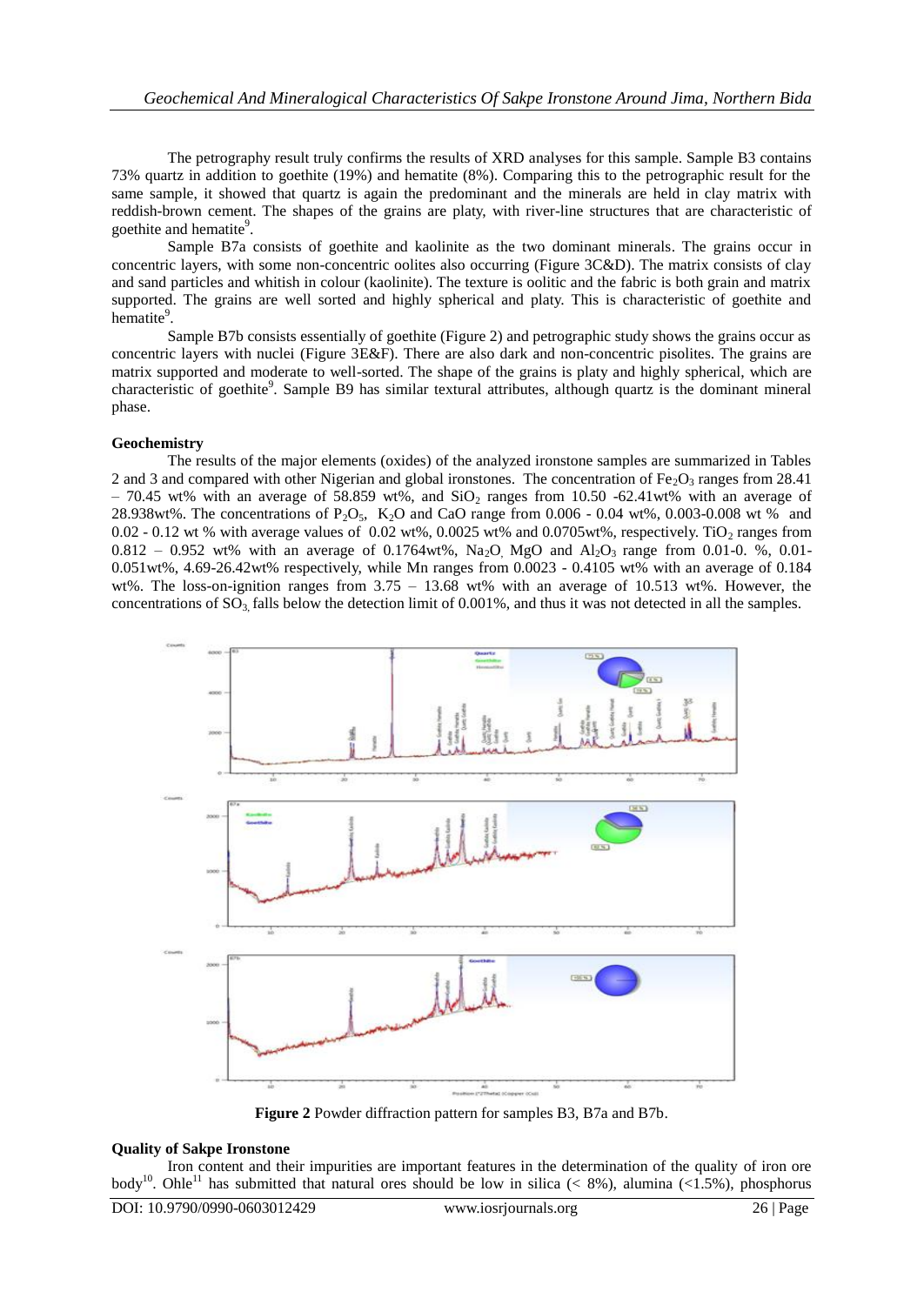# *Geochemical And Mineralogical Characteristics Of Sakpe Ironstone Around Jima, Northern Bida*

 $\langle$  <0.18%), and sulphur (<0.15%) to be acceptable iron ore, and according to the Natural Resource Canada<sup>12</sup>, an ore that has > 54 weight% of iron is a high grade ore. The Sakpe Ironstone is rich in iron ranging from 28.41 – 70.45 weight% with an average of 58.86 wt. % and can thereforebe regarded as a high grade ore. The silica from this study ranges from  $10.50 - 62.41$  wt. % with an average of 28.94 wt. %, alumina content for this study ranges from 4.69-26.42wt.% with an average of 12.91wt.%, which makes silica and alumina exceed the value of a natural ore stipulated by Ohle<sup>11</sup>. Phosphorus ranges from  $0.06$  - 0.04 wt. % with an average of 0.02 wt.% and this suggests that the ironstone is low in phosphorous. Similarly, sulphur was found to be absent in the ironstone. From the result of this study the silica exceeds Ohle's guideline and this high value of silica may reduce the iron ore grade and as such the iron ore will require beneficiation to remove the excess silica to further upgrade the iron ore.



**Figure 3:**Photomicrographs of Sakpe ironstone under plane and cross polarised light: A&B is the siltstone to very fine sandstone facies; C&D is the oolitic ironstone facies; E&F is the pisolitic ironstone facies.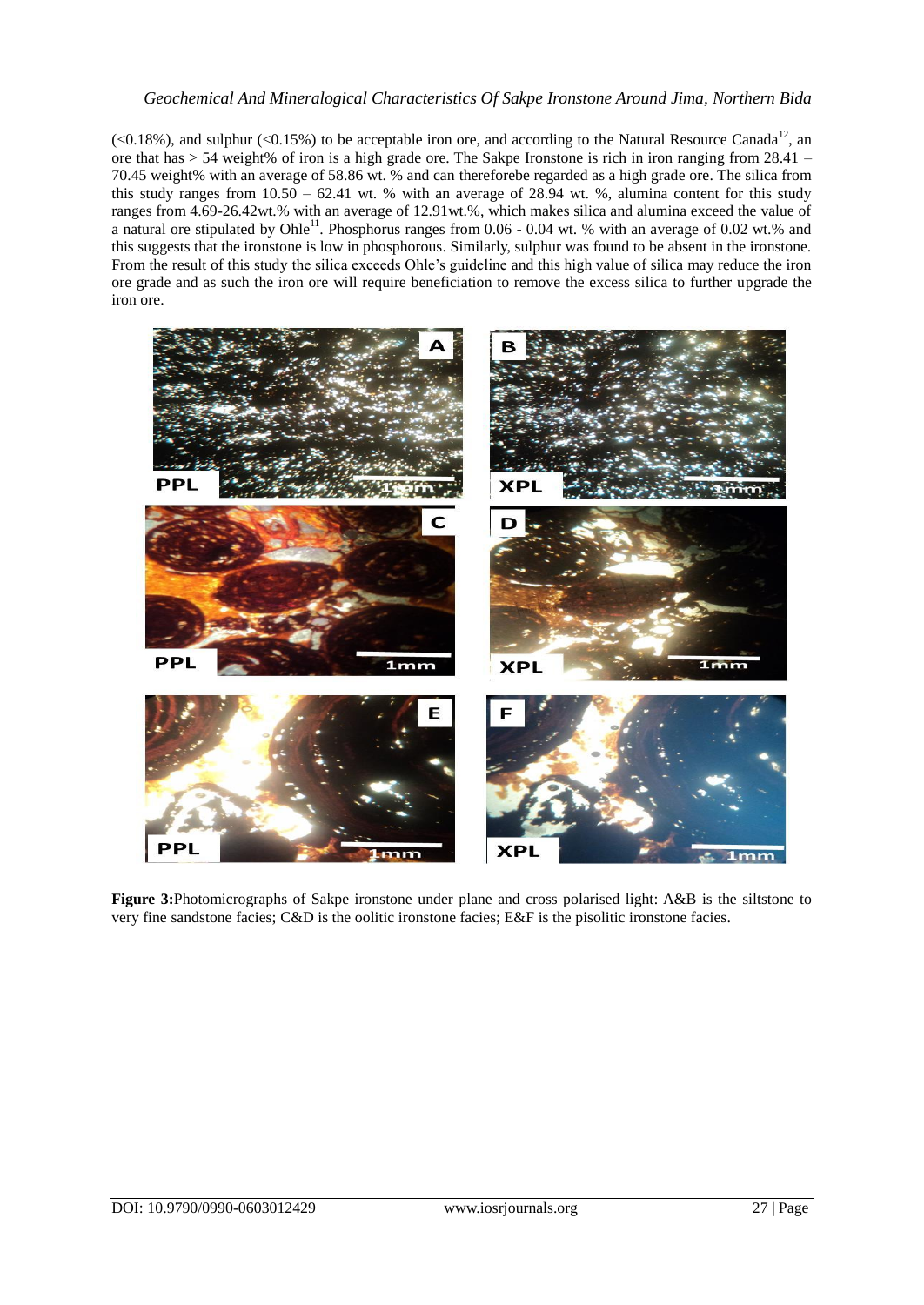| Elements (wt %)                | This study | Abimbola, 1997     | Agunleti&Salau, 2015  |
|--------------------------------|------------|--------------------|-----------------------|
|                                |            | (Agbaja Formation) | (Oolitic & Pisolitic) |
| SiO <sub>2</sub>               | 28.938     | 11.05              | 3.41                  |
| Al <sub>2</sub> O <sub>3</sub> | 12.906     | 10.82              |                       |
| SO <sub>3</sub>                |            |                    |                       |
| $P_2O_5$                       | 0.02       | 3.09               | 2.23                  |
| Na <sub>2</sub> O              | 0.008      |                    |                       |
| $K_2O$                         | 0.0029     |                    |                       |
| MgO                            | 0.027      |                    |                       |
| CaO                            | 0.071      | 0.24               | 0.54                  |
| TiO <sub>2</sub>               | 0.0176     |                    |                       |
| MnO                            | 0.1839     | 0.24               | 0.57                  |
| Fe <sub>2</sub> O <sub>3</sub> | 58.859     | 64.06              | 83.42                 |
| $H_2O^+$                       |            |                    |                       |

**Table 2**Comparison of the average chemical composition of the analysed Sakpe Ironstone at Jima with other Nigerian ironstones  $(6, 13)$ .

**Table 3**Comparison of the average chemical composition of the analysed Sakpe Ironstone at Jima with the other ironstones around the world  $(14, 15)$ .

| Elements (Oxides %) This study                     |                  | Reboredo, Moncorvo<br>(Orey, 1980) | Pedrada, Brazil<br>(Rebelo, 1985) |
|----------------------------------------------------|------------------|------------------------------------|-----------------------------------|
| SiO <sub>2</sub><br>Al <sub>2</sub> O <sub>3</sub> | 28.938<br>12.906 | 36.7<br>7.3                        | 36.9<br>6.0                       |
| SO <sub>3</sub>                                    |                  |                                    |                                   |
| $P_2O_5$                                           | 0.02             | 2.4                                | 1.7                               |
| Na <sub>2</sub> O                                  | 0.01             | 0.2                                | 0.2                               |
| K <sub>2</sub> O                                   | 0.03             | 1.1                                | 1.0                               |
| MgO                                                | 0.03             | 0.2                                | 0.2                               |
| CaO                                                | 0.07             | 0.4                                | 0.1                               |
| TiO <sub>2</sub>                                   | 0.02             | 0.4                                | 0.3                               |
| MnO                                                | 0.18             | 0.1                                | 0.1                               |
| Fe <sub>2</sub> O <sub>3</sub>                     | 58.86            | 48.2                               | 51.9                              |
| $H_2O^+$                                           | 10.513           | 1.6                                | 0.7                               |

# **IV. Conclusions**

The result of this study has shown that the ironstone at Jima in the Northern Bida basin contains high percentage of iron oxide in the form of goethite which ranges from 28.41 - 70.45 wt. % with an average of 58.86 wt% and it could be described as a high grade ore. This study has also shown that the studied ironstone is high in silica but low in alumina, phosphorous and absent of sulphur. As a result of the excess silica contained in the ironstone, its quality may be conceded. Hence, the iron ore requires beneficiation to upgrade its quality, and also needs a transformation of goethite to hematite. The study has also shown that the environment of deposition of the Sakpe Ironstone is non-marine or shallow marine on account of low Mg (MgO) concentrations in all the analyzed samples and this claim is also supported by the absence of sulphur  $(SO<sub>3</sub>)$  in the ironstone, since marine sediments are generally sulphur-rich.

From the XRD results, the dominant iron-bearing mineral is the goethite which is most abundant in sample B7b at 100% goethite. Followed by sample B7a at 38% goethite, sample B3 has 19% goethite and 8% hematite. Sample B2 has the least amount of goethite at 2% ad contains no hematite. The most dominant impurities are quartz and kaolinite.